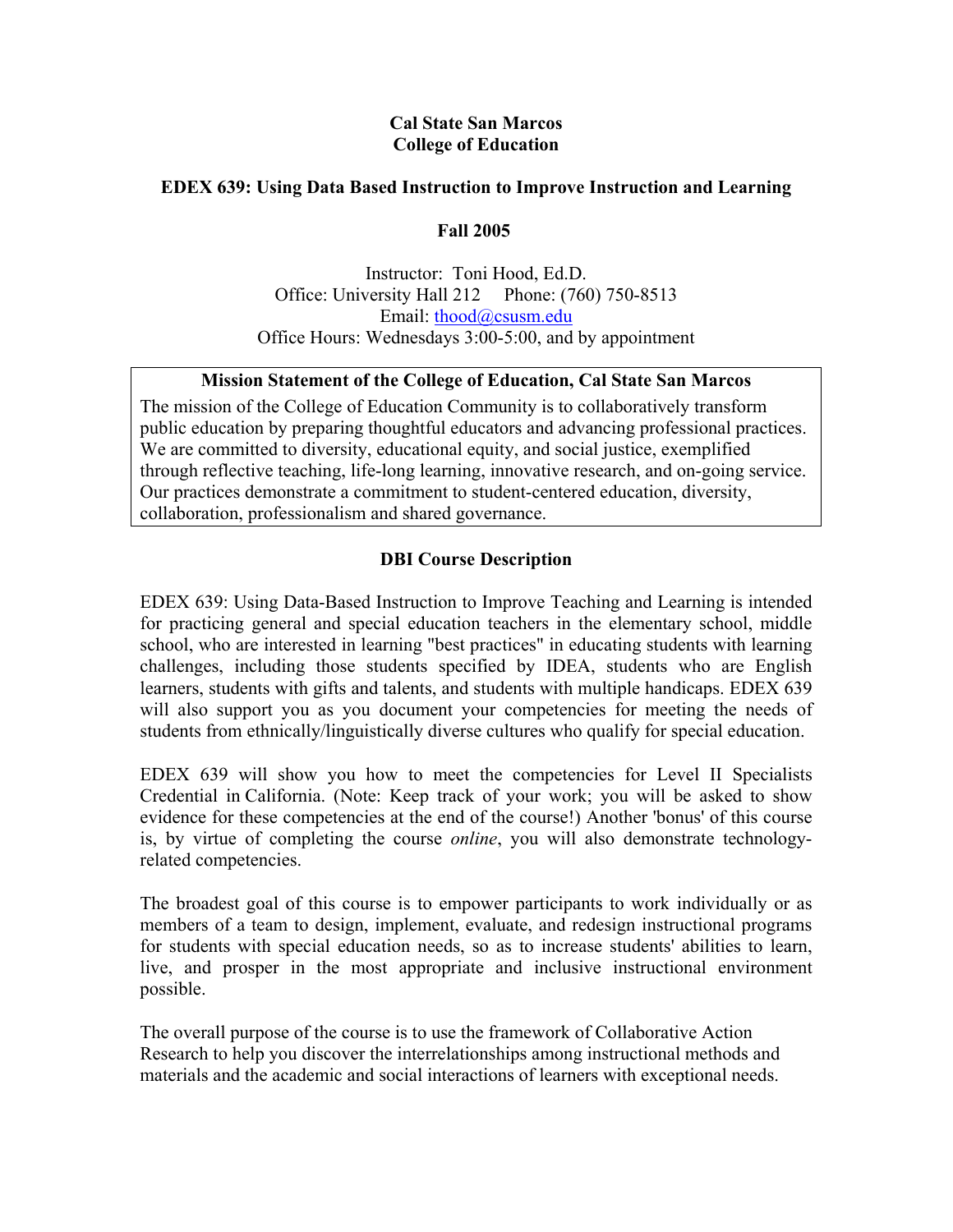Indeed, you'll learn to avoid those instructional management systems that literally produce maladaptive behaviors!

## **Course Objectives**

- 1. List and explain effective instructional organization and delivery strategies.
- 2. Relate research-based literature to effective instructional organization and delivery strategies.
- 3. Diagnose and assess student learning prior to instruction to:

 a) understand the nature of the student's special education needs, and b) determine appropriate level of difficulty.

- 4. Design an effective instructional organization and delivery strategies to improve student learning.
- 5. Design a measurement system to:
	- a) assess a special student's learning during instruction,
	- b) monitor student progress,
	- c) make data-based decisions,
	- d) alter instructional strategies as needed, and
	- e) summarize results using a professional reporting system.

## **Required Readings**

Selected sections of Lovitt (2000) will be assigned along with abstracts of research related to a variety of effective teaching practices. Abstracts by Ann Nevin, Jacque Thousand, and Toni Hood are available: Effective Teaching Abstracts

As professional educators, there is an expectation that course participants will continue to select and compile other sources (favorite web sites, movies, videos, curriculum materials, and textbooks) to enhance their growth in areas of personal interest to them.

## **\*Lovitt, Thomas. (2000).** *Preventing School Dropouts.* **Austin, TX: PRO-ED. ISBN 0-89079-824-9.**

*This book is selected because of its wide range of examples of applying researched best practices to various academic subjects*.

\* **Sagor, Richard. (1992).** *How to Conduct Collaborative Action Research.* **Alexandria, VA: Association for Supervision and Curriculum Development. ISBN 0-87120-201-8.**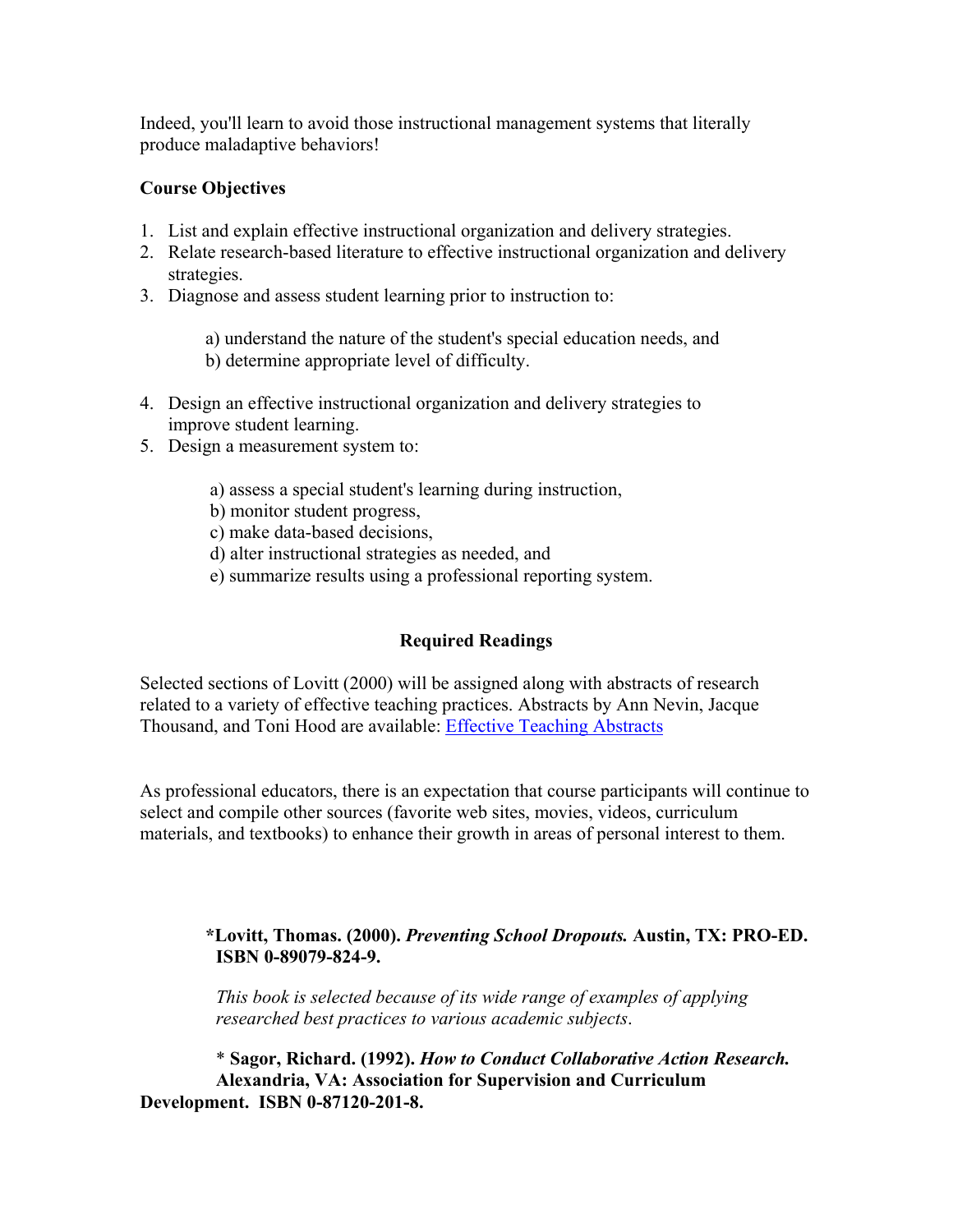*This book is selected because of its wide range of examples of action research in schools and communities.* 

## **\* Lovitt's APPENDIX A**

*(Note: This appendix is only available in our 639 WebCT course. It is not available in the bookstore. Please print a copy of Appendix A.)*

## **Infused Competencies**

## **Authorization to Teach English Learners Senate Bill (SB) 2042**

This credential program has been specifically designed to prepare teachers for the diversity of languages often encountered in California public school classrooms. The authorization to teach English learners is met through the infusion of content and experiences within the credential program, as well as additional coursework. Students successfully completing this program receive a credential with authorization to teach English learners. See "Authorization to Teach English Learners Competencies." (Approved by CCTC in SB 2042 Program Standards, August 02)

#### **Special Education**

Consistent with the intent to offer a seamless teaching credential in the College of Education, this course will demonstrate the collaborative infusion of special education competencies that reflect inclusive educational practices.

#### **Technology**

This course infuses technology competencies to prepare our candidates to use technologies, emphasizing their use in both teaching practice and student learning. Candidates are expected to use technology as part of their professional practice, as well as to research the topics discussed in this course.

## **Accommodation for Disabilities**

Students requiring reasonable accommodations need to contact Disabled Student Services in order to make the necessary arrangements. This organization is located in Craven Hall, room 5025a, and can be reached by telephone at (760) 750-4905 or (760) 750-4909 (TDD users).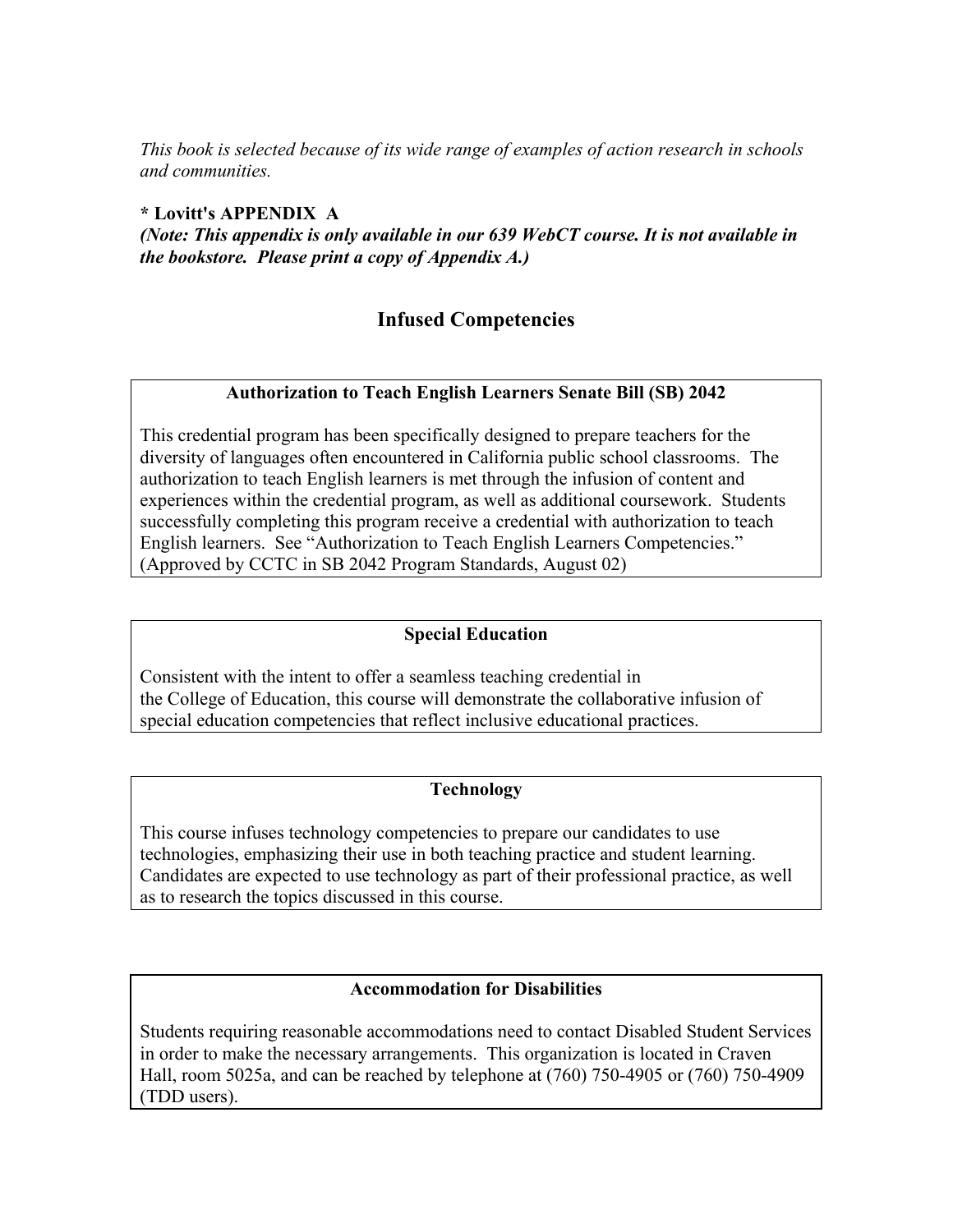#### **COE Attendance Policy**

Due to the dynamic and interactive nature of courses in the College of Education, all students are expected to attend all classes and participate actively. At a minimum, students must attend more than 80% of class time, or s/he may not receive a passing grade for the course at the discretion of the instructor. Individual instructors may adopt more stringent attendance requirements. Should the student have extenuating circumstances, s/he should contact the instructor as soon as possible.

## **HOW MUCH TIME WILL I SPEND EACH WEEK ON THIS COURSE?**

#### **The EDEX 639 Online Graduate Course Attendance Policies**

The EDEX 639: Using Data Based Instruction is an online course. It is a graduate class offered by the College of Education at CSUSM. It carries the same responsibilities for graduate level work as any campus-based class. Candidates for the M. Ed. and Level II Education Specialist credential are expected to attend class (at least 3 hours per week).

The online analog of class attendance is comprised of composing and submitting essays to address Focus Questions in the Private Mail system to the instructors on a weekly basis; Substantive class discussion on topics as shown by Postings to the Discussion Board; Completion of Modules according to the Course Schedule; and visits to the lectures provided within the course.

M. Ed. and Level II Education Specialist candidates are also expected to prepare essay responses that show integration of course lectures, relevant aspects of the textbooks required for class, and selected (by the candidate) relevant research articles in web-based and print-based journals. The time commitment for such preparation at the graduate school level is typically calculated as about 2-3 hours of study time for each hour of credit each week. That translates to about 4-6 hours of preparation time for a 3-credithour class.

M. Ed. and Level II Education Specialist candidates are also expected to prepare essay responses that show integration of course lectures, relevant aspects of the textbooks required for class, and selected (by the candidate) relevant research articles in web-based and print-based journals. The time commitment for such preparation at the graduate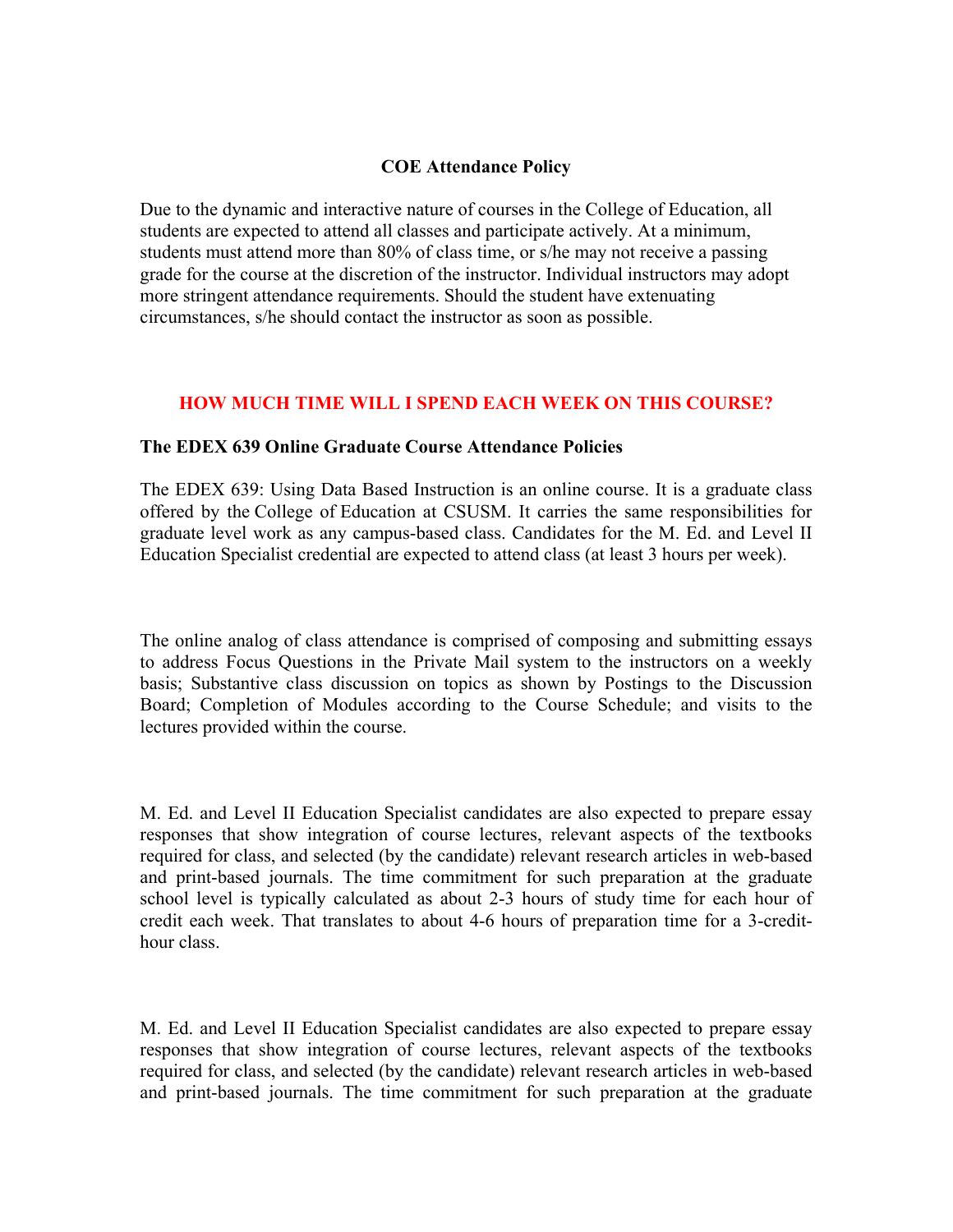school level is typically calculated as about 2-3 hours of study time for each hour of credit each week--that translates to about 4-6 hours of preparation time for a 3-credithour class.

## **Outcomes-Based Instruction**

The emphasis in EDEX639 is on *outcomes*. The instructors rely on a mastery teaching/learning process, and are available to coach and teach explicitly how to write essays at the graduate level. Candidates have opportunities to revise and resubmit their essays within the allotted semester time limits, based on corrective and substantive critiques from the instructors. However, the policy (adopted in 1992) is that M. Ed. and Level II Education Specialist credential candidates must attend 80%-100% of their class sessions in order to receive credit in their graduate program. Thus, if there is no substantial evidence documenting online participation at the 80-100% level, then candidates may not receive a passing grade (no matter how excellent actual outcomes are).

#### **Attendance Guidelines**

For EDEX639 online, the following guidelines will apply:

If *attendance* is between 80-100%, then the highest grade the participant can earn is **A**.

If *attendance* is between 70-79%, then the highest grade the participant can earn is a **B.**

If *attendance* is between 60-69%, then the highest grade the participant can earn is a **C.**

If *attendance* is less than 59%, the grade is an **F**.

## **Teacher Performance Expectations (TPEs) for EDEX 639**

**TPE 2** *Monitoring Student Learning During Instruction***:** Determining student progress toward achieving the state-adopted academic content standards; Using instructional strategies and techniques to support students' learning

**TPE 6D** *Special Education***:** Developing modifications and adaptations in curriculum assessment and instruction for students with special needs

**TPE 9** *Instructional Planning***:** Establishing academic learning goals; connecting academic content to the students' backgrounds, needs, and abilities; selecting strategies/activities/materials/resources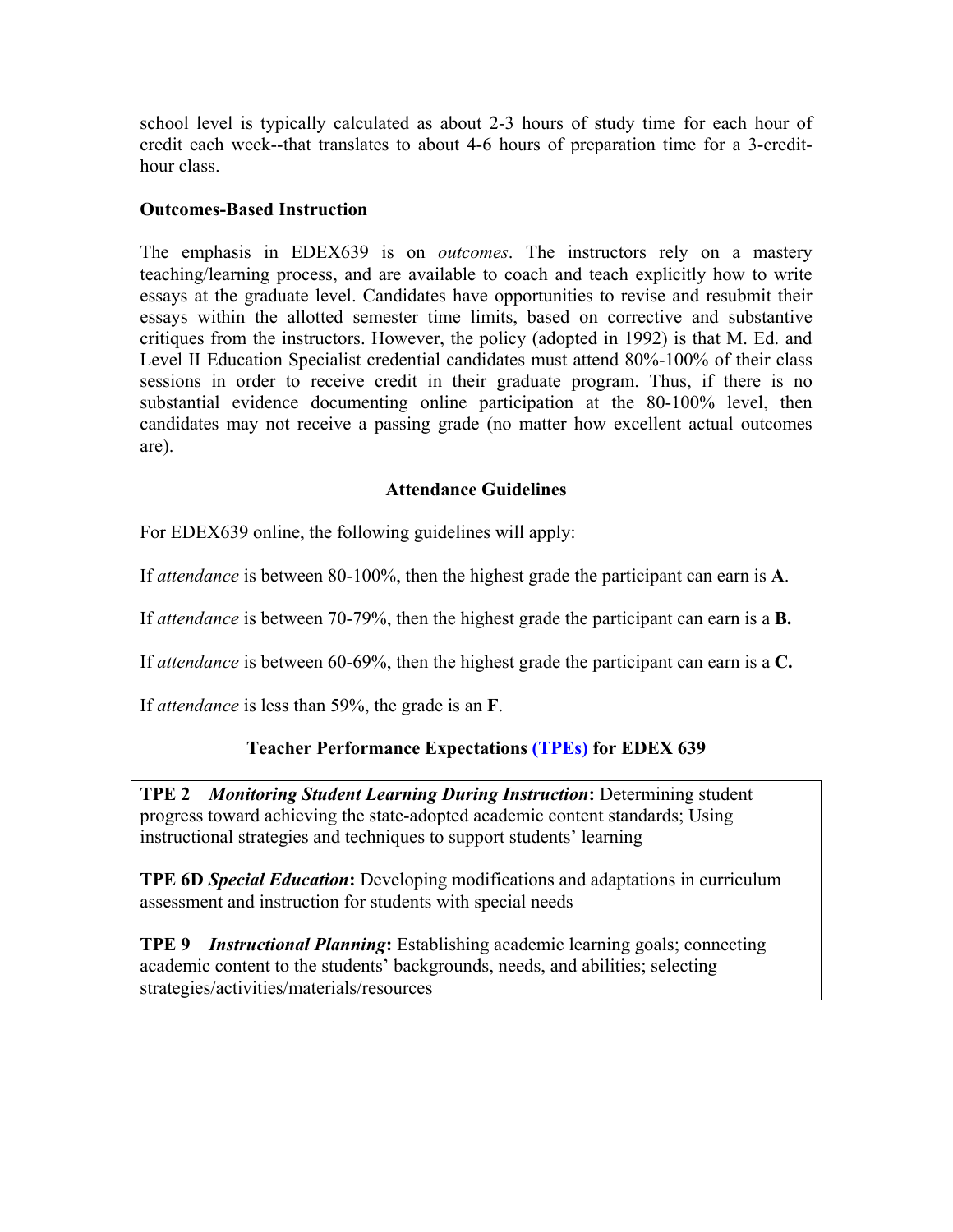# **Tentative Course Schedule for EDEX 639 Fall 2005**

**Key: DB**= Discussion Board **PM**= Private Mail **SHP**= Student Homepage

|                                 | Face-to-Face Orientation with instructor and classmates:<br>Wednesday, August 31, 2005 from 5:30 -8:15 PM<br>(Location: CSUSM, SCI-2, Rm. 302)                                                                                                                                                                                                                                   |
|---------------------------------|----------------------------------------------------------------------------------------------------------------------------------------------------------------------------------------------------------------------------------------------------------------------------------------------------------------------------------------------------------------------------------|
| Week of 8/31/05                 | Before you begin                                                                                                                                                                                                                                                                                                                                                                 |
| <b>Week 1 Checklist A</b>       | Register; Know your USERNAME & PASSWORD<br>1.                                                                                                                                                                                                                                                                                                                                    |
| 1.                              | Attend Orientation 8/31/05 at 5:30 pm: SCI-2, Rm. 302<br>2.                                                                                                                                                                                                                                                                                                                      |
| 2.                              | Purchase your textbooks.<br>3.                                                                                                                                                                                                                                                                                                                                                   |
| 3.                              | Log onto the NEW Online Orientation found on the<br>4.                                                                                                                                                                                                                                                                                                                           |
| 4.                              | WebCT log-on page. The webmasters have created this                                                                                                                                                                                                                                                                                                                              |
| 5.                              | so you can access <b>HELP</b> about anything at any time!!                                                                                                                                                                                                                                                                                                                       |
| 6.                              | Review Course Syllabus and Course Modules (? Print)<br>5.                                                                                                                                                                                                                                                                                                                        |
|                                 | Print a copy of this schedule (A really good idea! Hang<br>6.                                                                                                                                                                                                                                                                                                                    |
|                                 | it near your computer for quick reference!)                                                                                                                                                                                                                                                                                                                                      |
|                                 | Now you are ready to begin!                                                                                                                                                                                                                                                                                                                                                      |
| <b>Week 1 Checklist B</b><br>1. | Post Brief Autobiography (2-3 paragraphs) to<br>1.<br>Discussion Board (DB): "Data About Me"<br>Read and complete <b>Module 1</b> (3 points)<br>$\overline{2}$ .                                                                                                                                                                                                                 |
| 2.                              | Read/Print Appendix A: Monitoring Approaches<br>3.                                                                                                                                                                                                                                                                                                                               |
| 3.                              | Read Sagor Text (Yes, ALL of it! It's short!)<br>4.                                                                                                                                                                                                                                                                                                                              |
| 4.                              | Read Collaborative Action Research Introduction<br>5.                                                                                                                                                                                                                                                                                                                            |
| 5.<br>6.<br>7.<br>8.            | Begin the NIH Module (Ignore the reference to<br>6.<br>"Cancer" and proceed according to steps given. You are<br>registering as a new participant. (Click "New User<br>Registration" on the bottom left. Proceed as directed.)<br>http://cme.cancer.gov/clinicaltrials/learning/humanparticipant-<br>protections.asp<br>Submit/Post Focus Questions #1 (Private Mail = PM)<br>7. |
|                                 | Post Professional Contribution #1: (DB) (2 points)<br>8.                                                                                                                                                                                                                                                                                                                         |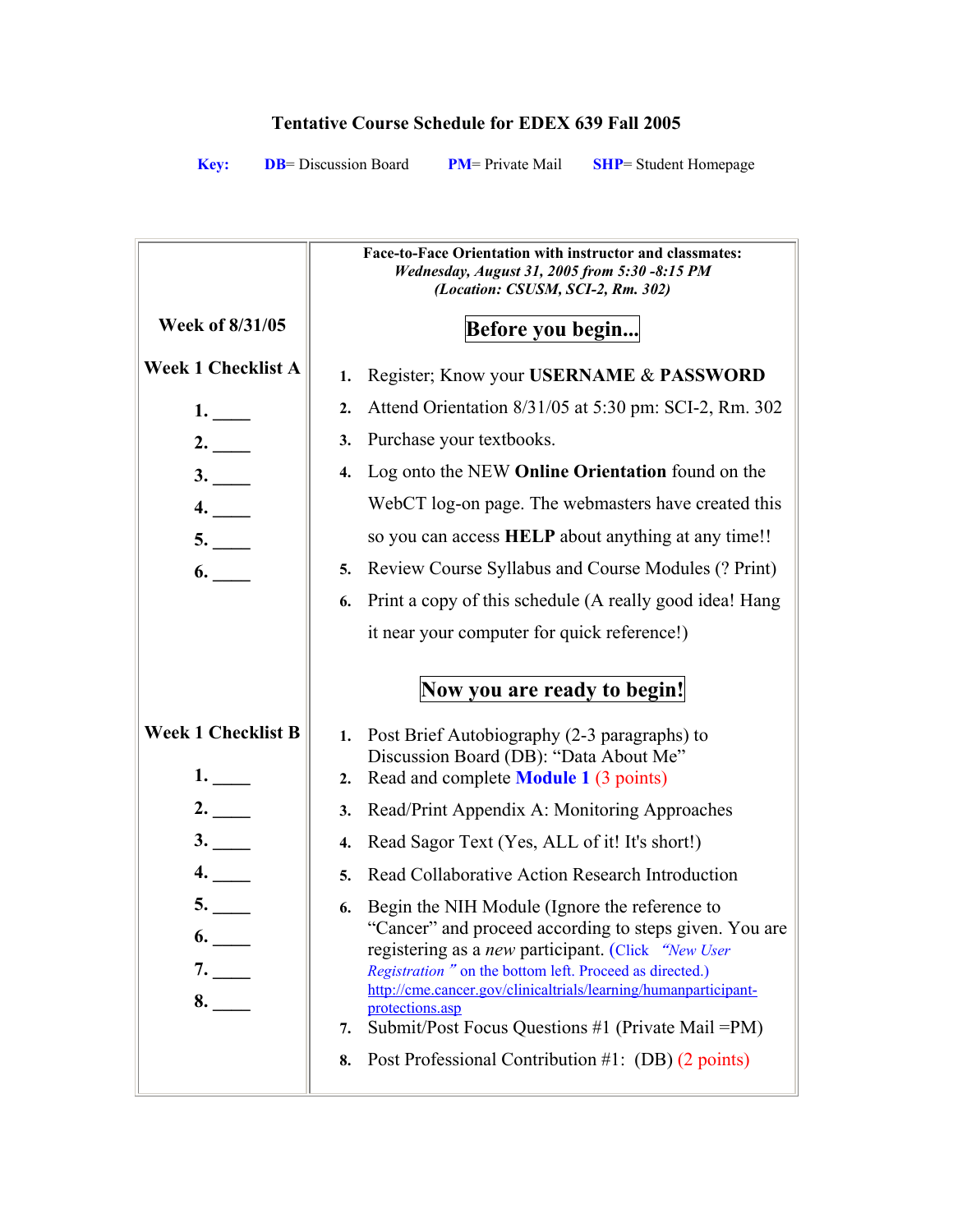| Week of 09/07/05<br><b>Week 2 Checklist</b><br>1.<br>2.<br>3.<br>4.<br>5.<br>6.<br>7. | 1. Read Lovitt text (Chapters 1-4)<br>Read and complete <b>Module 2</b> (PM) (3 points)<br>2.<br>Post thorough description of YOU as a Teacher to your<br>3.<br>Homepage (SHP)<br>Post Description of Setting and Collaborative<br>4.<br>Experiences to your Homepage (SHP)<br>Post thorough description of the ages/grade levels<br>5.<br>(academic and placement) of your students on your<br>Homepage (SHP)<br>Continue NIH Module until Certificate of Completion is<br>6.<br>achieved this week. Print one copy for your Portfolio for<br>EDEX 661. Send a copy to instructor. (Attach in Private<br>Mail/PM)<br>Submit/Post Focus Question Responses (PM)<br>7. |
|---------------------------------------------------------------------------------------|-----------------------------------------------------------------------------------------------------------------------------------------------------------------------------------------------------------------------------------------------------------------------------------------------------------------------------------------------------------------------------------------------------------------------------------------------------------------------------------------------------------------------------------------------------------------------------------------------------------------------------------------------------------------------|
| Week of 09/14/05<br><b>Week 3 Checklist</b><br>1.<br>2.<br>3.<br>4.<br>5.             | Read Lovitt Text (Chapters 5-8)<br>1.<br>Post Description of your Curriculum to your Homepage<br>2.<br>(SHP)<br>Post Philosophy of Instructional Management to your<br>3.<br><b>SHP</b><br>Don't forget: Make a copy of NIH Certificate of<br>4.<br>Completion for your own records. (Send a copy to your<br>Instructor ASAP.)<br>5. Complete Evaluation of Web Resource #1 (DB) (2<br>points)                                                                                                                                                                                                                                                                        |
|                                                                                       |                                                                                                                                                                                                                                                                                                                                                                                                                                                                                                                                                                                                                                                                       |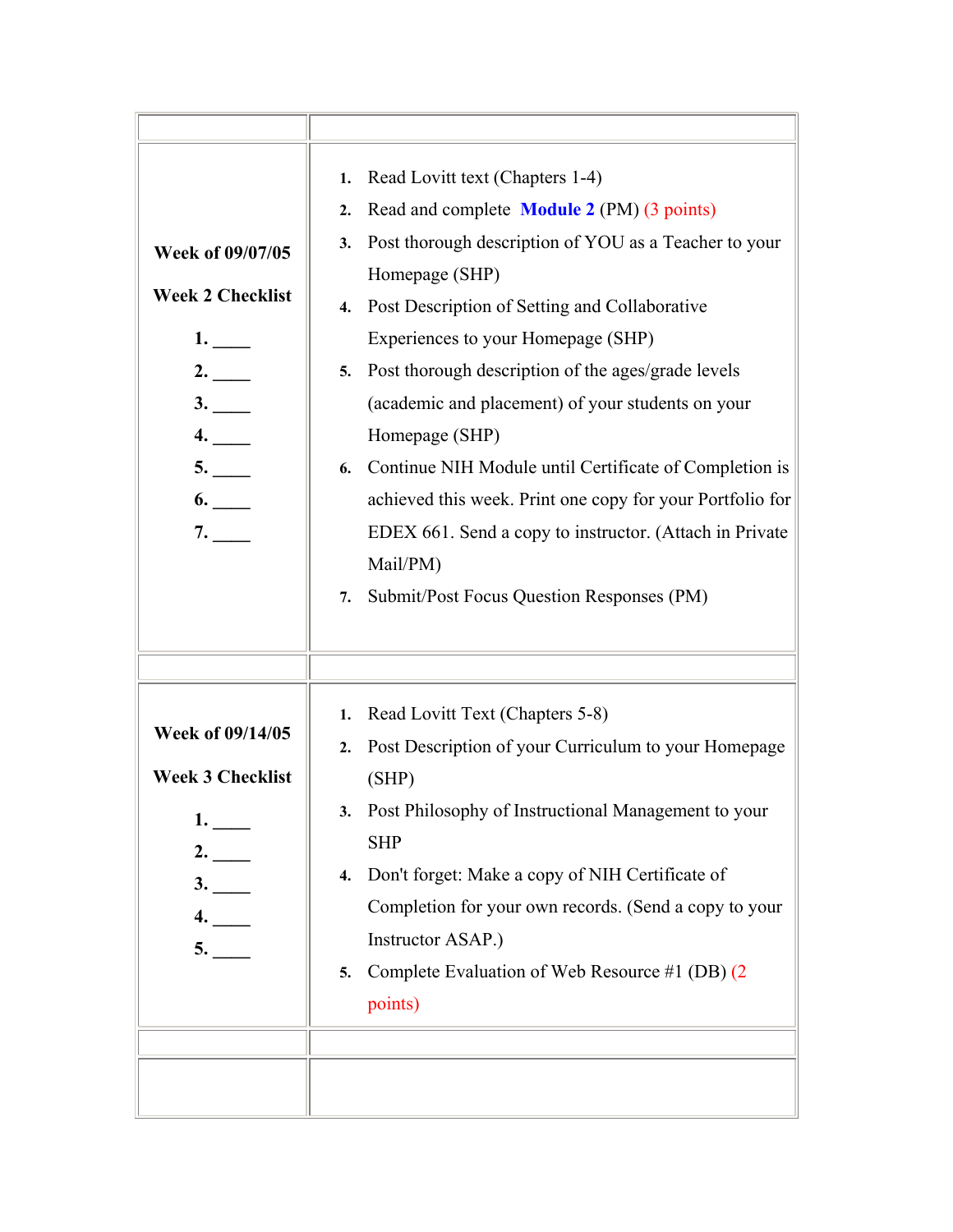| <b>Week of 09/21/05</b><br><b>Week 4 Checklist</b><br>1.<br>2.<br>3.<br>4.<br>5.<br>6.  | Read Lovitt Text (Chapters 5-8)<br>1.<br><b>Module 3:</b> Read $\&$ Complete (3 points)<br>2.<br>Submit/Post Focus Question #3 (PM)<br>3.<br>Post descriptions of learners $\&$ and their instructional<br>4.<br>needs on Homepage (SHP)<br>Post professionally written description of learner for<br>5.<br>your DBI project on Homepage (SHP)<br>6. Post academic behavior to be changed on Homepage<br>(with CA Standards!) (SHP) |
|-----------------------------------------------------------------------------------------|-------------------------------------------------------------------------------------------------------------------------------------------------------------------------------------------------------------------------------------------------------------------------------------------------------------------------------------------------------------------------------------------------------------------------------------|
| <b>Week of 09/28/05</b><br><b>Week 5 Checklist</b><br>1.<br>2.<br>3.<br>4.<br><b>5.</b> | Read Lovitt Chapters 9-12<br>1.<br><b>Module #4:</b> Read and Complete (3 points)<br>2.<br>Submit/Post Focus Questions for Module #4 (PM)<br>3.<br>Post Monitoring Approaches (SHP)<br>4.<br>Post Professional Contribution #2 (DB) (2 points)<br>5.                                                                                                                                                                                |
| Week of 10/05/05<br><b>Week 6 Checklist</b><br>1.<br>2.<br>3.<br>4.                     | Read Lovitt Chapters 13-16<br>1.<br>Collect and organize data<br>$\overline{2}$ .<br>Verify that Lovitt's monitoring system 'works'<br>3.<br>Post Evaluation of Web-based Resources (DB) (2<br>4.<br>points)                                                                                                                                                                                                                        |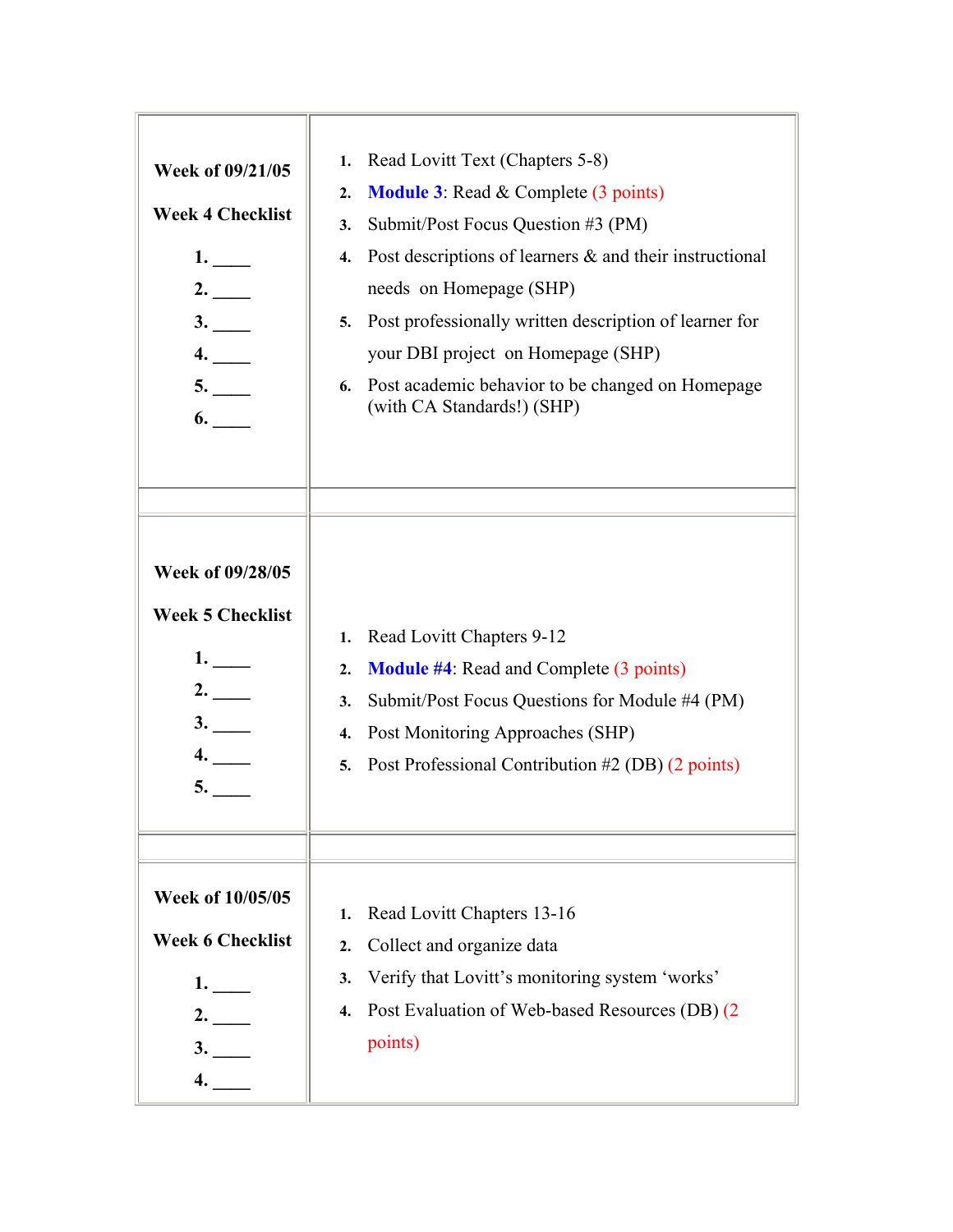| <b>Week of 10/12/05</b><br><b>Week 7 Checklist</b><br>1.<br>2.<br>3.<br>4.<br>5. | <b>Module #5:</b> Read and Complete (3 points)<br>1.<br>Submit/Post Focus Questions for Module #5 (SHP)<br>2.<br>Continue Data Collection<br>3.<br>Post ABCs and Es of DBI (SHP)<br>4.<br>Notify instructor in PM when you have posted to SHP<br>5.                                                                                                |
|----------------------------------------------------------------------------------|----------------------------------------------------------------------------------------------------------------------------------------------------------------------------------------------------------------------------------------------------------------------------------------------------------------------------------------------------|
| Week of 10/19/05<br><b>Week 8 Checklist</b><br>1.                                | No assignments due this week.<br>1. Continue your data collection.<br>Instructor is at an Education Conference in Amsterdam.<br>Internet access may be unreliable.                                                                                                                                                                                 |
| Week of 10/26/05<br><b>Week 9 Checklist</b><br>1.<br>2.<br>3.<br>4.<br>5.<br>6.  | <b>Module #6:</b> Read and Complete (3 points)<br>1.<br>Submit/Post Focus Questions for Module #6 (PM)<br>Continue data collection and analysis<br>3.<br><b>Implement Interventions</b><br>4.<br>Monitor Progress (Using at least one of Lovitt's<br>5.<br>Monitoring Approaches)<br>6. Post Evaluation of Web-based Resources #3 $(2)$<br>points) |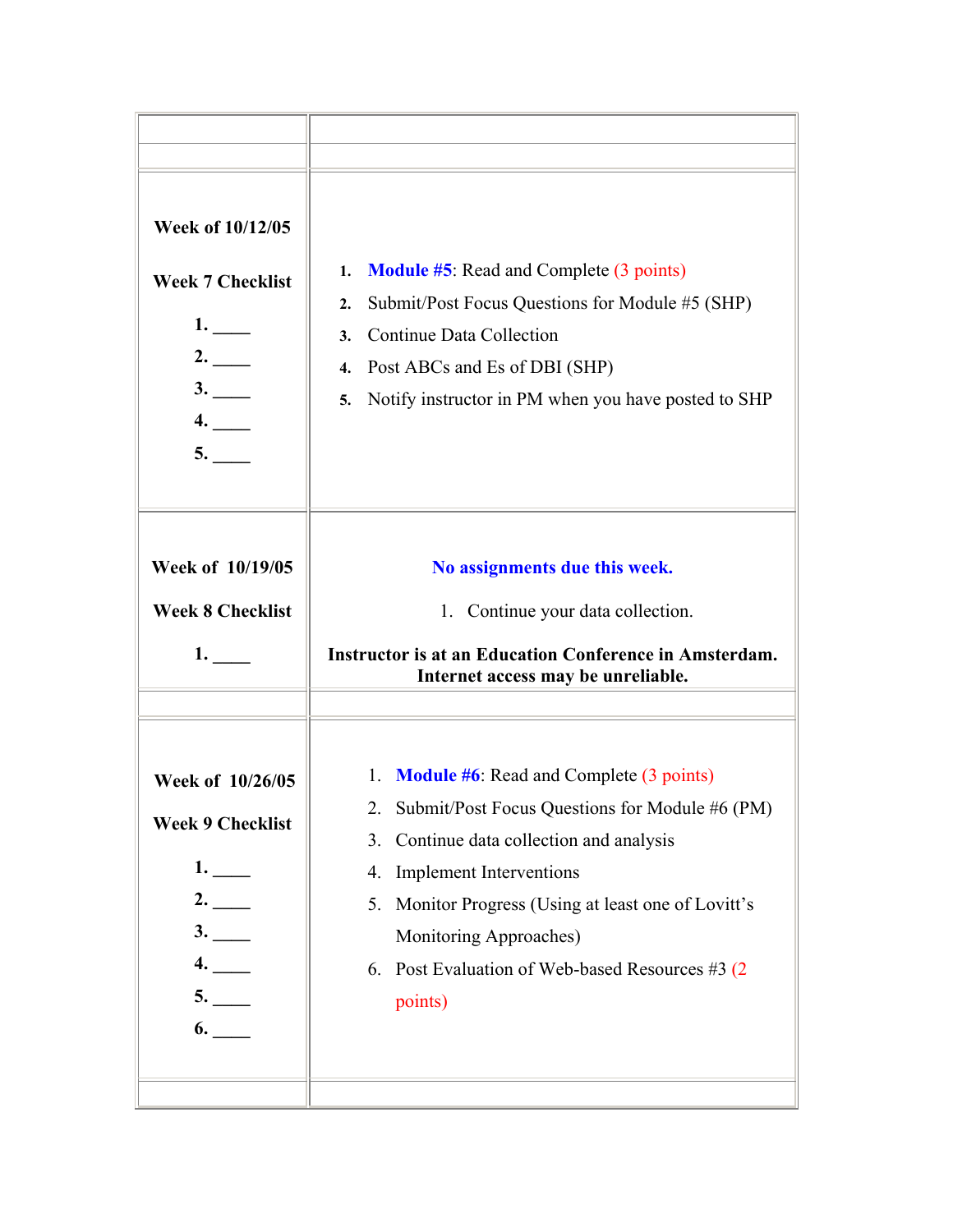| Week of 11/02/05<br><b>Week 10 Checklist</b><br>1.<br>2.<br>3.<br>4.<br>5.<br>6. | <b>Module #7:</b> Read and Complete (3 points)<br>1.<br>Continue Data Collection!<br>2.<br>Submit Focus Questions for Module #7 (PM)<br>3.<br>Submit Data-Based Decisions and Reporting Progress<br>4.<br>(SHP)<br>Prepare data; proofread & edit SHP for discussion with<br>5.<br>instructor on Wednesday.<br><b>6. DBI FACE-TO-FACE GROUP CONFERENCES</b><br><b>WHERE:</b> Cal State San Marcos / SCI-2, Rm. 302<br><b>WHEN:</b> Wednesday, 11/9/05 from 5:30-8:15 PM<br><b>BRING WHAT:</b> Samples of your data + Copy of<br>your NIH Certificate |
|----------------------------------------------------------------------------------|------------------------------------------------------------------------------------------------------------------------------------------------------------------------------------------------------------------------------------------------------------------------------------------------------------------------------------------------------------------------------------------------------------------------------------------------------------------------------------------------------------------------------------------------------|
| Week of 11/09/05<br><b>Week 11 Checklist</b><br>1.<br>2.<br>3.<br>4.<br>5.<br>6. | <b>Continue Data Collection!</b><br>1.<br><b>Module #8:</b> Read and Complete (3 points)<br>2.<br>Submit Focus Questions for Module #8 (PM)<br>3.<br>Post changes in My As, Cs, and Es (SHP)<br>4.<br>Redesign DBI, if necessary<br>5.<br>6. Post Professional Contribution #3 (DB) (2 points)                                                                                                                                                                                                                                                       |
| Week of 11/16/05<br><b>Week 12 Checklist</b><br>1.                               | Continue data collection and analysis<br>1.<br>Edit Homepage (SHP) of 1 classmate.<br>2.<br>Communicate via Private Mail to classmate upon<br>3.                                                                                                                                                                                                                                                                                                                                                                                                     |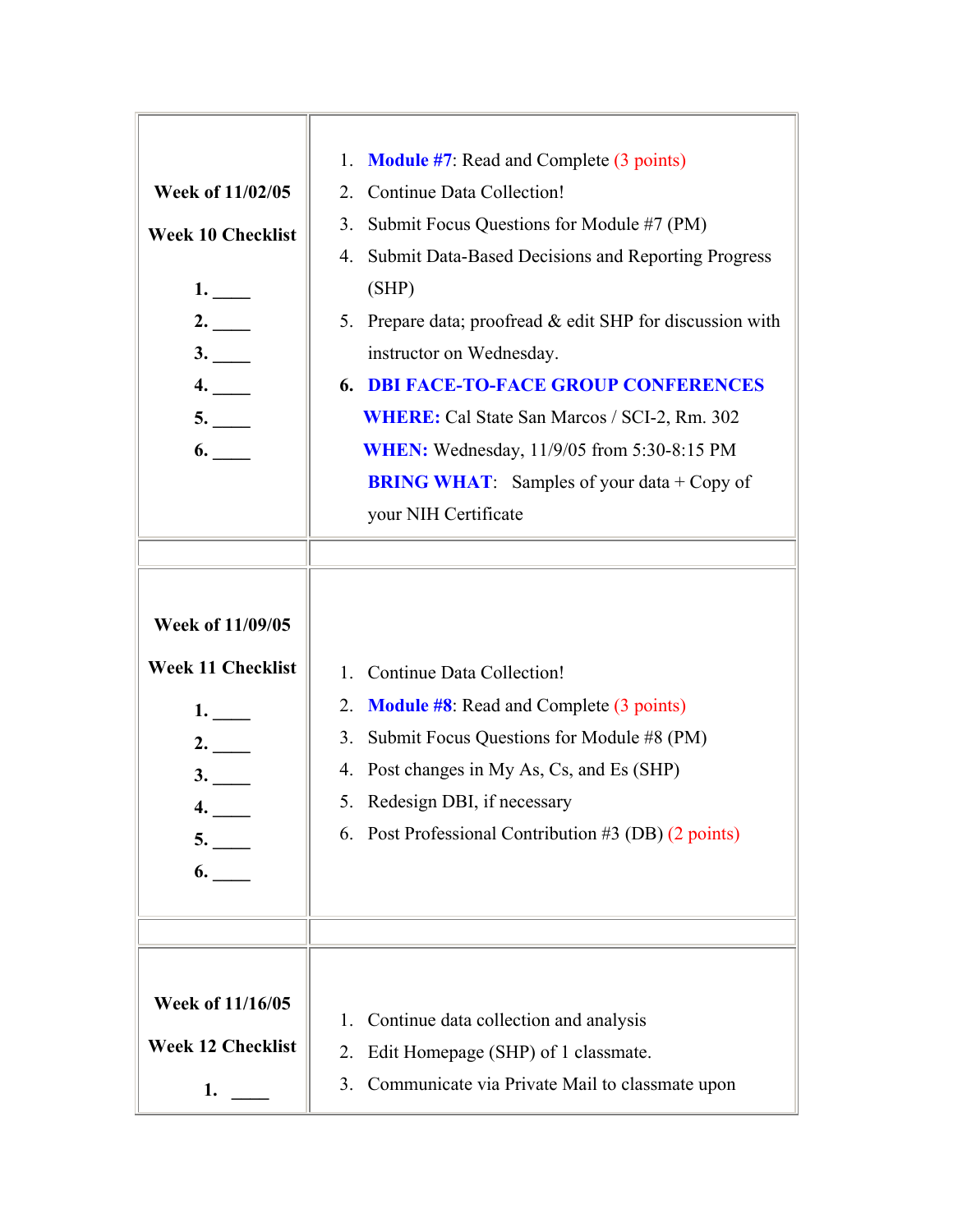| 2.                       | completion.                                          |
|--------------------------|------------------------------------------------------|
| 3.                       | 4. Review edits made to your SHP.                    |
| 4.                       |                                                      |
|                          |                                                      |
|                          |                                                      |
|                          |                                                      |
| Week of 11/23/05         |                                                      |
|                          | Continue data collection and analysis<br>1.          |
| <b>Week 13 Checklist</b> | 2. Post Evaluation of Web-based Resources #4 (DB)    |
| 1.                       |                                                      |
| 2.                       | (2 points)                                           |
|                          |                                                      |
|                          |                                                      |
|                          |                                                      |
|                          |                                                      |
|                          |                                                      |
| Week of 11/30/05         |                                                      |
|                          | 1.<br>Continue data collection and analysis          |
| <b>Week 14 Checklist</b> | 2. Continue ABC Analysis                             |
| 1.                       | 3. Post Professional Contribution #4 (DB) (2 points) |
| 2.                       | 4. Post Evaluation of Web-based Resources #5 (DB) (2 |
| 3.                       |                                                      |
| 4.                       | points)                                              |
|                          |                                                      |
|                          |                                                      |
|                          |                                                      |
|                          |                                                      |
| Week of 12/07/05         |                                                      |
|                          |                                                      |
| <b>Week 15 Checklist</b> |                                                      |
| 1.                       | <b>Module #9: Read and Complete (3 points)</b><br>1. |
| 2.                       | Submit/Post Focus Questions for Module #9 (PM)<br>2. |
|                          |                                                      |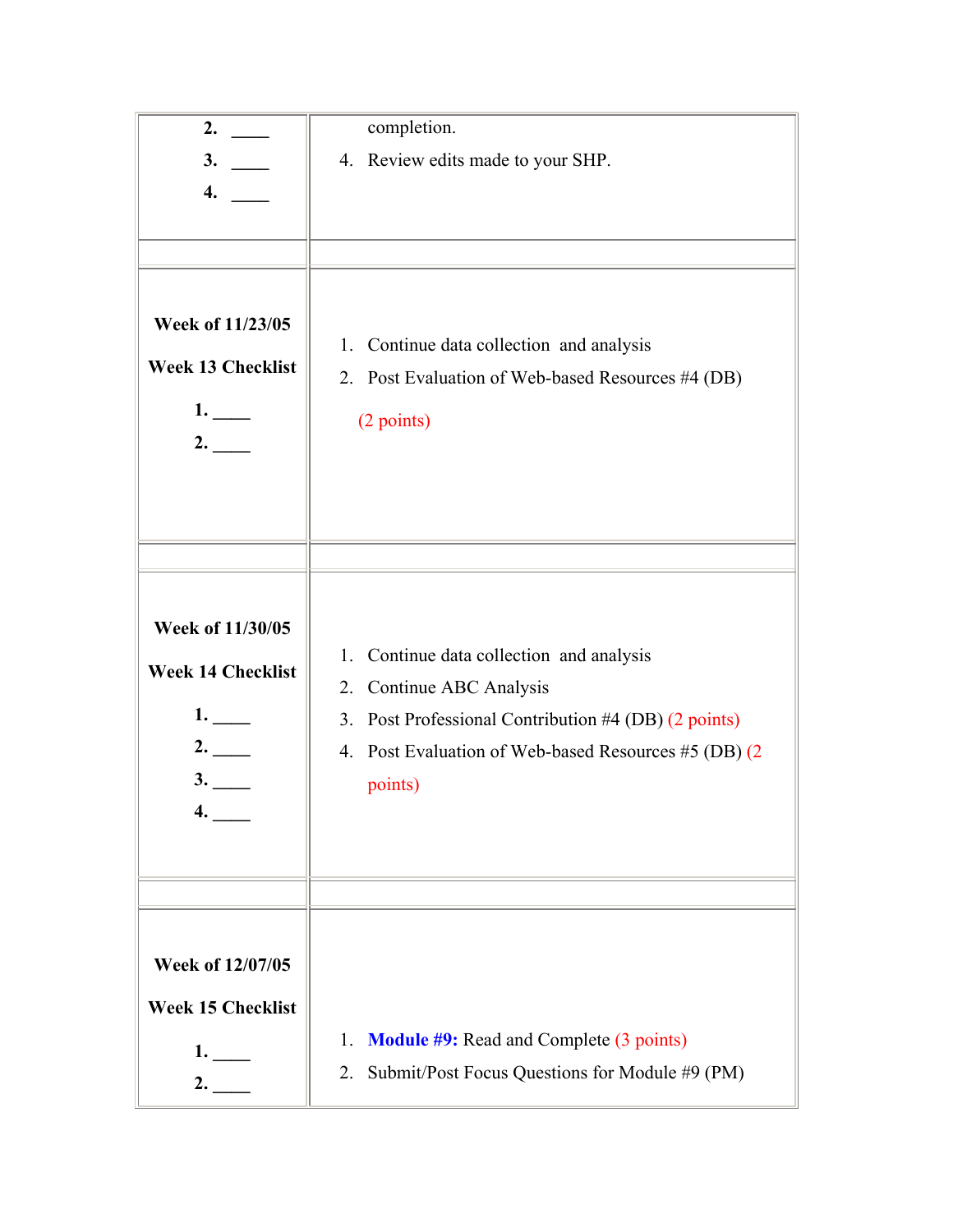| 3.                                      | 3. Post Executive Summary (SHP)                                                           |
|-----------------------------------------|-------------------------------------------------------------------------------------------|
| 4.                                      | 4. Post Professional Contribution #5 (DB) (2 points)                                      |
| 5.                                      | Continue data collection and analysis<br>5.                                               |
| 6.                                      | Continue ABC Analysis<br>6.                                                               |
| 7.                                      | <b>CAR/DBI Professional Poster Session &amp; Roundtable</b><br>7.<br><b>Presentations</b> |
|                                         | <b>WHERE:</b> Cal State San Marcos SCI-2, Rm 302)                                         |
|                                         | <b>WHEN:</b> Friday, 12/09/05 from 5:30-8:15 PM (15 points)                               |
|                                         |                                                                                           |
|                                         | Module #10: Read and Complete (3 points)<br>1.                                            |
|                                         | Post FINAL edits and additions to DBI Project (SHP)<br>2.                                 |
|                                         | Submit/Post Focus Question for Module #10 (PM)<br>3.                                      |
| Week of 12/14/05                        | Complete Case Study Responses (re: Irene, Kitty, Judy,<br>4.                              |
| <b>Week 16 Checklist</b>                | Jake, Jose, Randy) (3 points each = 18 points total) &                                    |
|                                         | The ABCs of DBI $(2 \text{ points})$ $(20 \text{ points total})$                          |
| 1.<br>2.                                | 5. Complete Culminating Essay and send to instructor                                      |
|                                         | $(PM)$ (5 points)                                                                         |
| 3.                                      | 6. Complete a Self-Assessment Using the Competency                                        |
|                                         | Grid of the competencies you demonstrated as a result of                                  |
|                                         | this experience.                                                                          |
|                                         | Did you complete the Self-Assessment yet?<br>7.                                           |
|                                         |                                                                                           |
| Note: Be sure to                        |                                                                                           |
| <b>EXPAND</b> the link for              |                                                                                           |
| this schedule to view<br>the Assignment |                                                                                           |
| Expectations, and                       |                                                                                           |
| Directions for<br>Sending               |                                                                                           |
|                                         |                                                                                           |